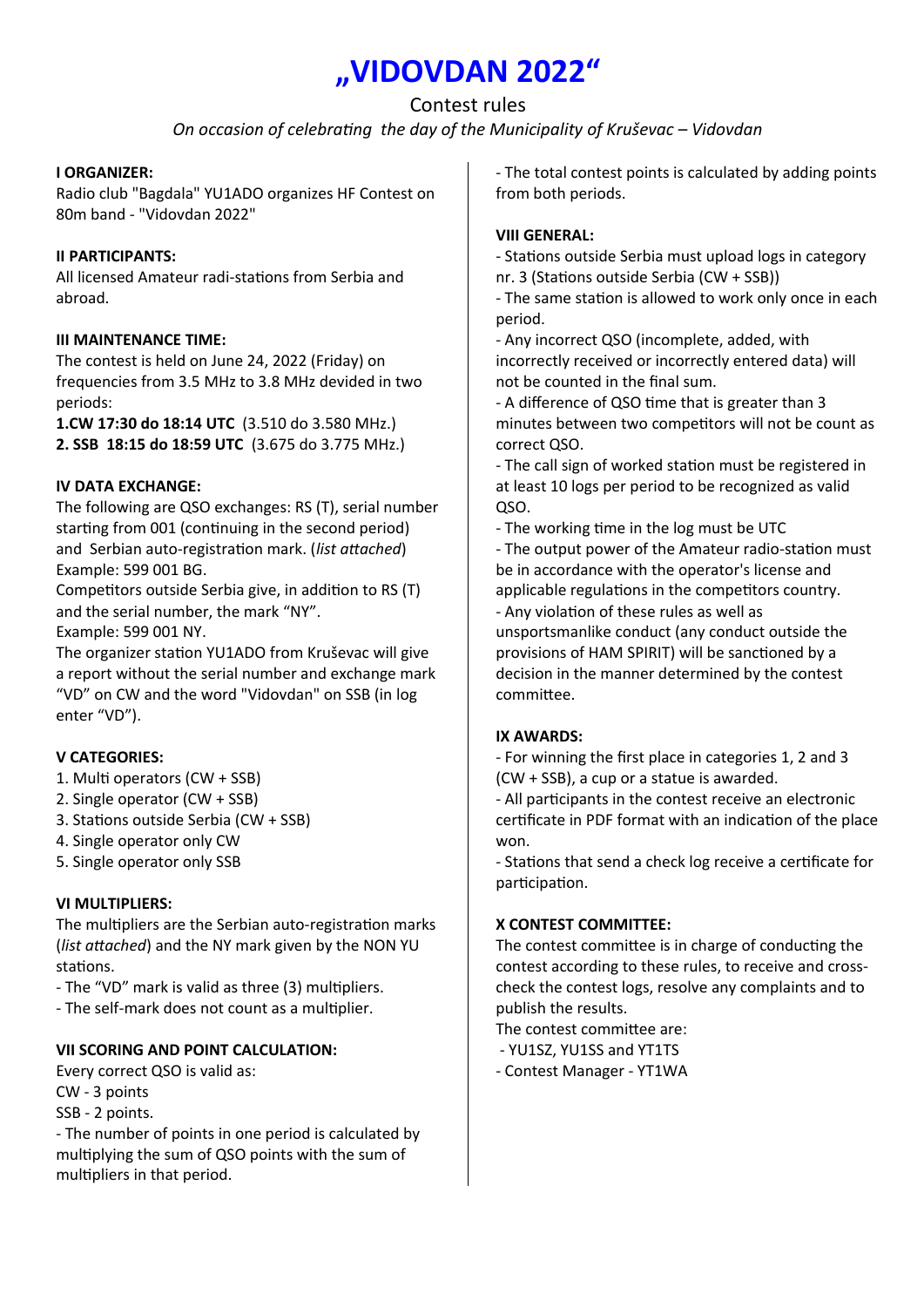#### **XI LOGS AND SUMMARY SHEET:**

The log must be in cabrillo format and sent via an automated system for sending the logs (robot) at web address http://radiosport.yu1srs.org.rs/HF/index.php?option=com\_content&view=article&id=107&Itemid=187&lang=en not later then 5 days from the end of the contest (for 2022 not later then 29.06.2022 at midnight).

Only in case of problems with the server where the "robot" is located or the inability to send the log via the robot for any reason, send the log via email to yu1ado@yahoo.com In both cases, the competitor will be notified of the receipt of the log.

The correct log header will be considered as a summary sheet.

The competitor who submits the log accepts these rules in full, the decision of the contest committee as well as the interpretation for which the contest committee is responsible. The competitor also accepts that his LOG will be made public.

#### **XII RESULTS:**

The claimed results will be published immediately after the deadline for sending the logs and unofficial results after 20 days from the end of the contest.

After the publishing of the unofficial results, it is possible to submit a complaint to the contest committee via e-mail address yu1ado@yahoo.com within 5 days, and after resolving any complaints, the final results will be published with the possibility to download electronic certificate. The results of the contest will be published on the website of the radio club "Bagdala" www.yu1ado.radioamateri.com as well as on the website www.radiosport.org.rs/HF

Krusevac, March 2022 **Contest committee** 

| <b>AC</b> | Aleksandrovac                 |
|-----------|-------------------------------|
| AL        | Aleksinac                     |
| <b>AR</b> | Arandelovac                   |
| BB        | Bajina Bašta                  |
| BE        | Bečej                         |
| BC        | Bogatić                       |
| BG        | Barajevo, Voždovac, Vračar,   |
|           | Grocka, Zvezdara, Zemun,      |
|           | Lazarevac, Mladenovac, Novi   |
|           | Beograd, Obrenovac, Palilula, |
|           | Rakovica, Savski Venac,       |
|           | Sopot, Stari Grad, Surčin,    |
|           | Čukarica                      |
| <b>BO</b> | Bor, Majdanpek                |
| ΒP        | Bačka Palanka                 |
| ВT        | Bačka Topola                  |
| BU        | <b>Bujanovac</b>              |
| <b>CA</b> | Čačak                         |
| CU        | Ćuprija                       |
| DE        | Despotovac                    |
| DJ        | Đakovica, Dečani              |
| GL        | Gnjilane, Vitina, Kosovska    |
|           | Kamenica, Novo Brdo           |
| <b>GM</b> | Gornji Milanovac              |
| IC        | Ivanjica                      |
| IN        | Indija                        |
| <b>JA</b> | Jagodina, Rekovac             |
| KA        | Kanjiža                       |
| КC        | Koceljeva                     |

# **OVERVIEW OF AUTO-REGISTRATION MARKS - MULTIPLIERS (80 in total) + NY**

| <b>KG</b> | Kragujevac, Batočina, Knić,    |
|-----------|--------------------------------|
|           | Lapovo, Rača                   |
| KI        | Kikinda, Čoka, Novi Kneževac   |
| <b>KL</b> | Kladovo                        |
| <b>KM</b> | Kosovska Mitrovica, Vučitrn,   |
|           | Zvečan, Zubin Potok,           |
|           | Leposavić, Srbica              |
| <b>KO</b> | Kovin                          |
| <b>KS</b> | Kruševac, Brus, Varvarin,      |
|           | Ćićevac                        |
| <b>KV</b> | Kraljevo                       |
| <b>KZ</b> | Knjaževac                      |
| <b>LB</b> | Lebane                         |
|           | Leskovac, Bojnik, Medveđa,     |
| LE        | Crna Trava                     |
|           | Loznica, Krupanj, Ljubovija,   |
| LO        | Mali Zvornik                   |
| LU        | Lučani                         |
| <b>NG</b> | Negotin                        |
|           | Niš, Doljevac, Gadžin Han,     |
| <b>NI</b> | Merošina, Ražanj (mesto),      |
|           | Svrljig                        |
| <b>NP</b> | Novi Pazar                     |
|           | Novi Sad, Bač, Bački Petrovac, |
| <b>NS</b> | Beočin, Žabalj, Srbobran,      |
|           | Sremski Karlovci, Temerin,     |
|           | Titel                          |
| <b>NV</b> | Nova Varoš                     |
| PA        | Pančevo, Alibunar, Kovačica,   |